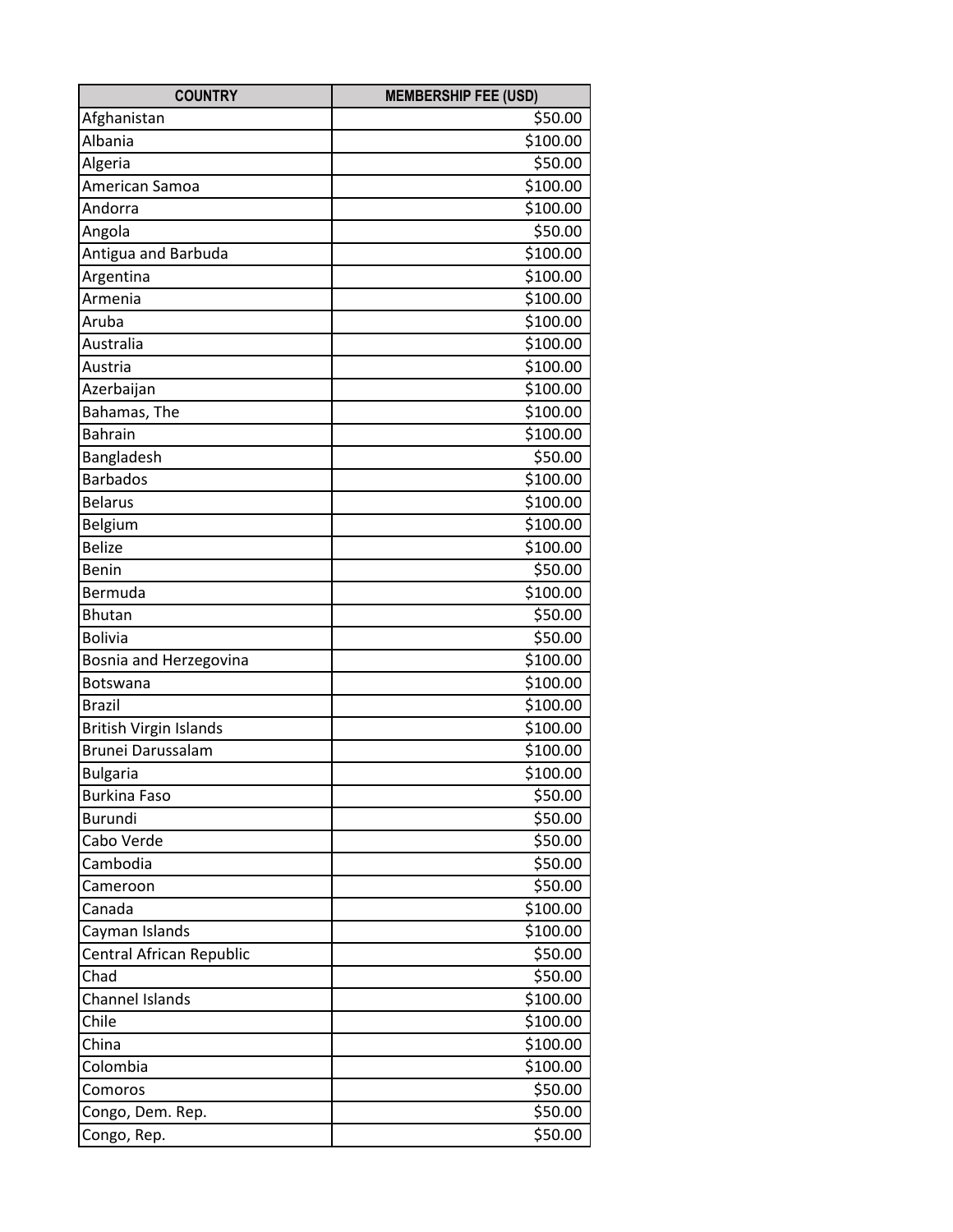| Costa Rica               | \$100.00 |
|--------------------------|----------|
| Cote d'Ivoire            | \$50.00  |
| Croatia                  | \$100.00 |
| Cuba                     | \$100.00 |
| Curacao                  | \$100.00 |
| Cyprus                   | \$100.00 |
| Czech Republic           | \$100.00 |
| Denmark                  | \$100.00 |
| Djibouti                 | \$50.00  |
| Dominica                 | \$100.00 |
| Dominican Republic       | \$100.00 |
| Ecuador                  | \$100.00 |
| Egypt, Arab Rep.         | \$50.00  |
| El Salvador              | \$50.00  |
| <b>Equatorial Guinea</b> | \$100.00 |
| Eritrea                  | \$50.00  |
| Estonia                  | \$100.00 |
| Ethiopia                 | \$50.00  |
| Faroe Islands            | \$100.00 |
| Fiji                     | \$100.00 |
| Finland                  | \$100.00 |
| France                   | \$100.00 |
| French Polynesia         | \$100.00 |
| Gabon                    | \$100.00 |
| Gambia, The              | \$50.00  |
| Georgia                  | \$100.00 |
| Germany                  | \$100.00 |
| Ghana                    | \$50.00  |
| Gibraltar                | \$100.00 |
| Greece                   | \$100.00 |
| Greenland                | \$100.00 |
| Grenada                  | \$100.00 |
| Guam                     | \$100.00 |
| Guatemala                | \$100.00 |
| Guinea                   | \$50.00  |
| Guinea-Bissau            | \$50.00  |
| Guyana                   | \$100.00 |
| Haiti                    | \$50.00  |
| Honduras                 | \$50.00  |
| Hong Kong SAR, China     | \$100.00 |
| Hungary                  | \$100.00 |
| Iceland                  | \$100.00 |
| India                    | \$50.00  |
| Indonesia                | \$100.00 |
| Iran, Islamic Rep.       | \$100.00 |
| Iraq                     | \$100.00 |
| Ireland                  | \$100.00 |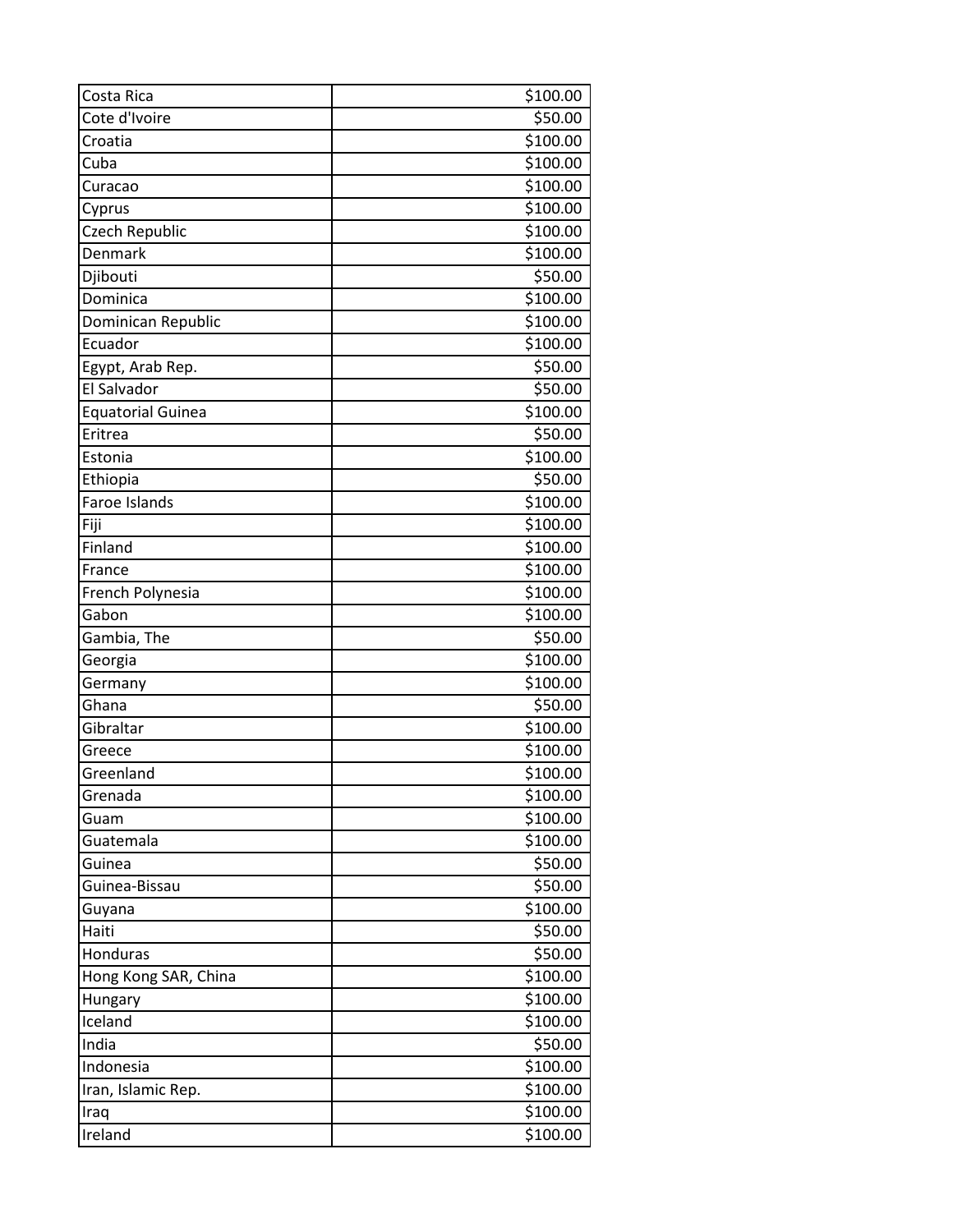| Isle of Man               | \$100.00             |
|---------------------------|----------------------|
| Israel                    | $\overline{5}100.00$ |
| Italy                     | \$100.00             |
| Jamaica                   | \$100.00             |
| Japan                     | \$100.00             |
| Jordan                    | \$100.00             |
| Kazakhstan                | \$100.00             |
| Kenya                     | \$50.00              |
| Kiribati                  | \$50.00              |
| Korea, Dem. People's Rep. | \$50.00              |
| Korea, Rep.               | \$100.00             |
| Kosovo                    | \$100.00             |
| Kuwait                    | \$100.00             |
| Kyrgyz Republic           | \$50.00              |
| Lao PDR                   | \$50.00              |
| Latvia                    | \$100.00             |
| Lebanon                   | \$100.00             |
| Lesotho                   | \$50.00              |
| Liberia                   | \$50.00              |
| Libya                     | \$100.00             |
| Liechtenstein             | \$100.00             |
| Lithuania                 | \$100.00             |
| Luxembourg                | \$100.00             |
| Macao SAR, China          | \$100.00             |
| Macedonia, FYR            | \$100.00             |
| Madagascar                | \$50.00              |
| Malawi                    | \$50.00              |
| Malaysia                  | \$100.00             |
| <b>Maldives</b>           | \$100.00             |
| Mali                      | \$50.00              |
| Malta                     | \$100.00             |
| Marshall Islands          | \$100.00             |
| Mauritania                | \$50.00              |
| Mauritius                 | \$100.00             |
| Mexico                    | \$100.00             |
| Micronesia, Fed. Sts.     | \$50.00              |
| Moldova                   | \$50.00              |
| Monaco                    | \$100.00             |
| Mongolia                  | \$50.00              |
| Montenegro                | \$100.00             |
| Morocco                   | \$50.00              |
| Mozambique                | \$50.00              |
| Myanmar                   | \$50.00              |
| Namibia                   | \$100.00             |
| Nauru                     | \$100.00             |
| Nepal                     | \$50.00              |
| Netherlands               | \$100.00             |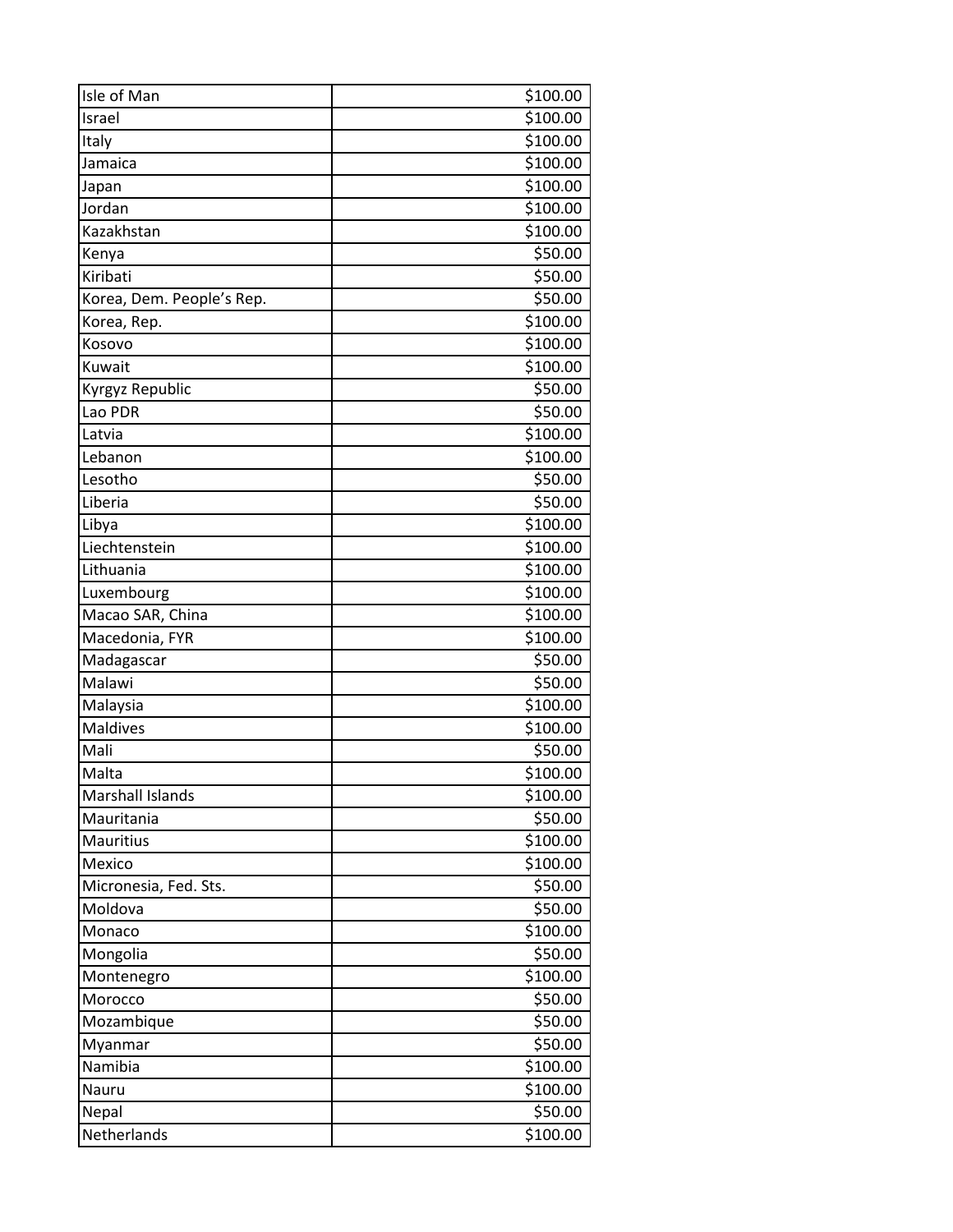| New Caledonia                  | \$100.00 |
|--------------------------------|----------|
| New Zealand                    | \$100.00 |
| Nicaragua                      | \$50.00  |
| Niger                          | \$50.00  |
| Nigeria                        | \$50.00  |
| Northern Mariana Islands       | \$100.00 |
| Norway                         | \$100.00 |
| Oman                           | \$100.00 |
| Pakistan                       | \$50.00  |
| Palau                          | \$100.00 |
| Panama                         | \$100.00 |
| Papua New Guinea               | \$50.00  |
| Paraguay                       | \$100.00 |
| Peru                           | \$100.00 |
| Philippines                    | \$50.00  |
| Poland                         | \$100.00 |
| Portugal                       | \$100.00 |
| <b>Puerto Rico</b>             | \$100.00 |
| Qatar                          | \$100.00 |
| Romania                        | \$100.00 |
| <b>Russian Federation</b>      | \$100.00 |
| Rwanda                         | \$50.00  |
| Samoa                          | \$100.00 |
| San Marino                     | \$100.00 |
| Sao Tome and Principe          | \$50.00  |
| Saudi Arabia                   | \$100.00 |
| Senegal                        | \$50.00  |
| Serbia                         | \$100.00 |
| Seychelles                     | \$100.00 |
| Sierra Leone                   | \$50.00  |
| Singapore                      | \$100.00 |
| Sint Maarten (Dutch part)      | \$100.00 |
| Slovak Republic                | \$100.00 |
| Slovenia                       | \$100.00 |
| Solomon Islands                | \$50.00  |
| Somalia                        | \$50.00  |
| South Africa                   | \$100.00 |
| South Sudan                    | \$50.00  |
| Spain                          | \$100.00 |
| Sri Lanka                      | \$50.00  |
| <b>St. Kitts and Nevis</b>     | \$100.00 |
| St. Lucia                      | \$100.00 |
| St. Martin (French part)       | \$100.00 |
| St. Vincent and the Grenadines | \$100.00 |
| Sudan                          | \$50.00  |
| Suriname                       | \$100.00 |
| Swaziland                      | \$50.00  |